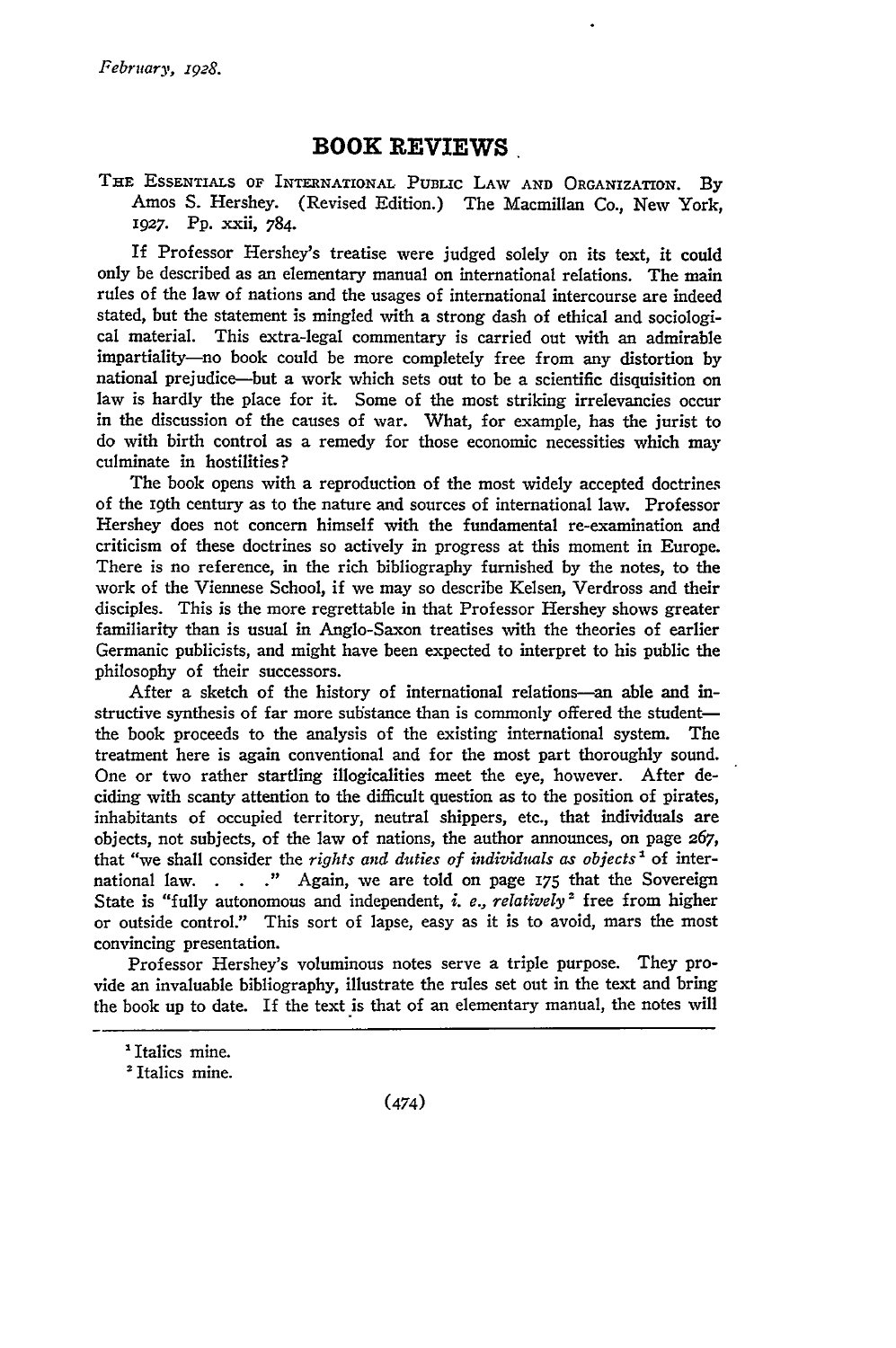repay the attention of the most advanced student. Unfortunately, the misprints are legion, and there are two errors in regard to the mandate system which cannot escape notice. It is not accurate to say **(p. 191,** note **37)** that the League has delegated its supervisory powers to the Mandates Commission. That body is purely advisory, without power to make decisions binding on the mandatories or even to make direct recommendations. Nor are the countries under C mandate "recognised as integral portions of the territory of the mandatories" **(p. 19o,** note **36).** That would be a recognition of annexation, a very different thing from the right to administer "under the laws of the Mandatory as integral portions of its territory." (Article **22** of the Covenant.) It is no more than just to add that to condense so great a mass of material into such limited space without some minor inaccuracies would savour of the miraculous.

*P. E. Corbett.*

## *McGill University Law School.*

**COMMUNITY PROPERTY LAW IN CONTACT WITH FEDERAL ESTATE TAXATION.** By Richard C. Burnett. Published **by** the author, San Francisco, 1927. PP. v, 43.

This little book is a monograph in the form of an attorney's brief which challenges the view that the husband in California is the owner of the community property and that the wife is an heir to one-half thereof when she survives her husband and so must pay a federal inheritance tax.

It is unfortunate that the book is in the form of a brief because: it will not be read in the same way that a book without this ulterior purpose would be; if the writer were not under the necessity of making out his case he would have given a more accurate and detailed discussion of some of the difficulties in his way; he would not feel constrained to cite "Cyc." and Ruling Case Law .as authorities but rather would use them for what they are—glorified digests.

The book is valuable as well for its discussion of inheritance taxation as for its treatment of the nature of community property. The reviewer, however, sees no advantage in classifying inheritance taxation into strict inheritance taxation and quasi inheritance taxation. Why not just say that in the case of wills, the presence of a consideration does not prevent the imposition of such a tax? One misses a citation in Part V to the well-known case *United States v. Perkins'* where the distinction is made between the privilege of transmitting property after death and the privilege of receiving property on the death of another. But in that case the state tax was called a transfer tax.

As respects the onerous character of the wife's acquisition of an interest in community property, the author might have found some comfort in *In re Schmoll<sup>2</sup>* which he does not cite. There the succession to property in New York was governed by the community law of a canton of Switzerland. By antenuptial agreement **of** the spouses, two-thirds of the financial gains were to

**<sup>163</sup> U. S.** 625 (1896).

**<sup>2191</sup> App.** Div. 435, i8I N. Y. Supp. **542 (1920).**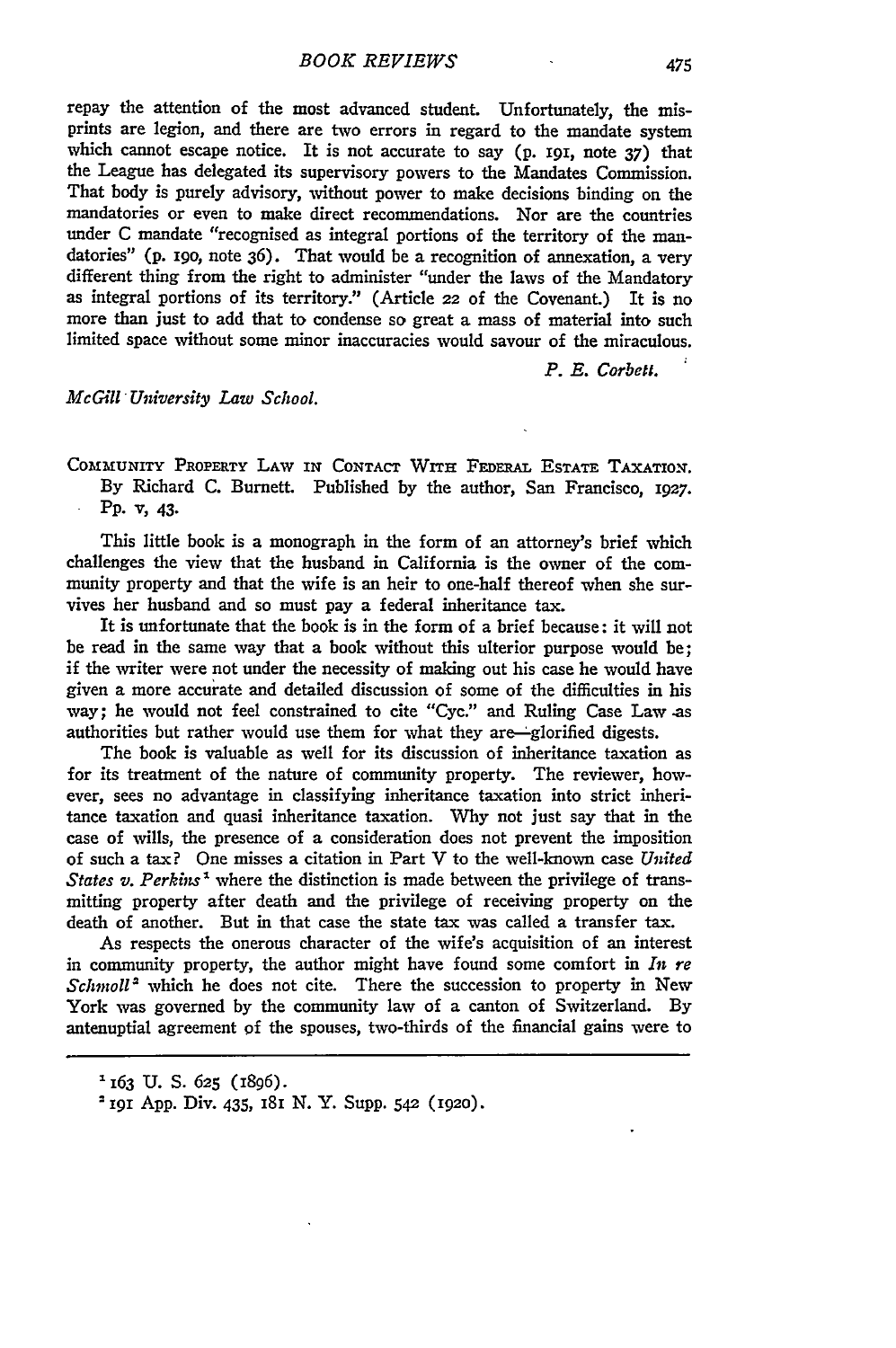go to the survivor and the other one-third to their issue. Marriage in California should accomplish a similar result as to the spouses.

This reviewer believes that the author makes his case when he argues that the wife takes by onerous title rather than gratuitously. But the California doctrine, despite that fact, is no more unfair than the common law doctrine that the wife's earnings belong to the husband. The arguments advanced by the learned author should have led the California Supreme Court long ago to the adoption of a theory different than the one adopted whereby the husband owns the community property during the continuance of the marriage. It disagrees with the views of the courts in probably all of the other community property states. But the California court has spoken and what can you do about it?

The reviewer does not feel convinced by the author's arguments that dower and community rights may coexist and that they are not inconsistent with each other. Neither does it seem to him that the community interests of the spouses, whatever they may be, are severable during the marriage as he thinks the learned author implies. Neither the husband nor the wife has any particular one-half interest during the marriage.

Neither does it seem that the author has had much success in working out five different theories as to the nature of the wife's interest in California. How does a vested future interest differ from a vested present interest? In neither case does the wife have possession or management except in the limited situation where, while living apart from her husband, she may manage her own and her children's earnings. Nor does the learned author seem justified in dignifying with the word "theories" the variations in expression, and call them the "Contingent Future Interest Theory," the "Non-Interest-Plain Theory", and the "Non-Interest-Heirship Theory." A present non-interest may be consistent with a future contingent interest.

The author presents a good case for the widow to the effect that she should not be regarded as an heir. Her interest in California, however, is apparently not unlike the forced-heir in Louisiana. She must take and the husband cannot prevent it. This argument ought to have appealed long ago to the California court, but it did not.

If, in fact, the community property belongs to the husband during marriage, and she survives him, she takes as a forced heir. If the marriage is dissolved by divorce, at common law so to speak, the husband must pay alimony. So here he divides the acquisitions because the law so requires. That probably does not prevent him from being the owner during the marriage though it seems true that the power of control has been confused with the right of ownership. The author's thesis would be sound if the court had not already held differently. Her interest was acquired onerously and not gratuitously.

On the whole this is a useful little book both for the discussion of inheritance taxation and for the added light it throws on the nature of community property. It probably will not be persuasive so far as California is concerned because of the doctrine of *stare decisis* in that State. It is unlikely that the federal courts will change their views until the California Supreme Court holds that the wife has a present vested interest in the community gains.

*Alvin E. Evans.*

*University of Kentucky Law School.*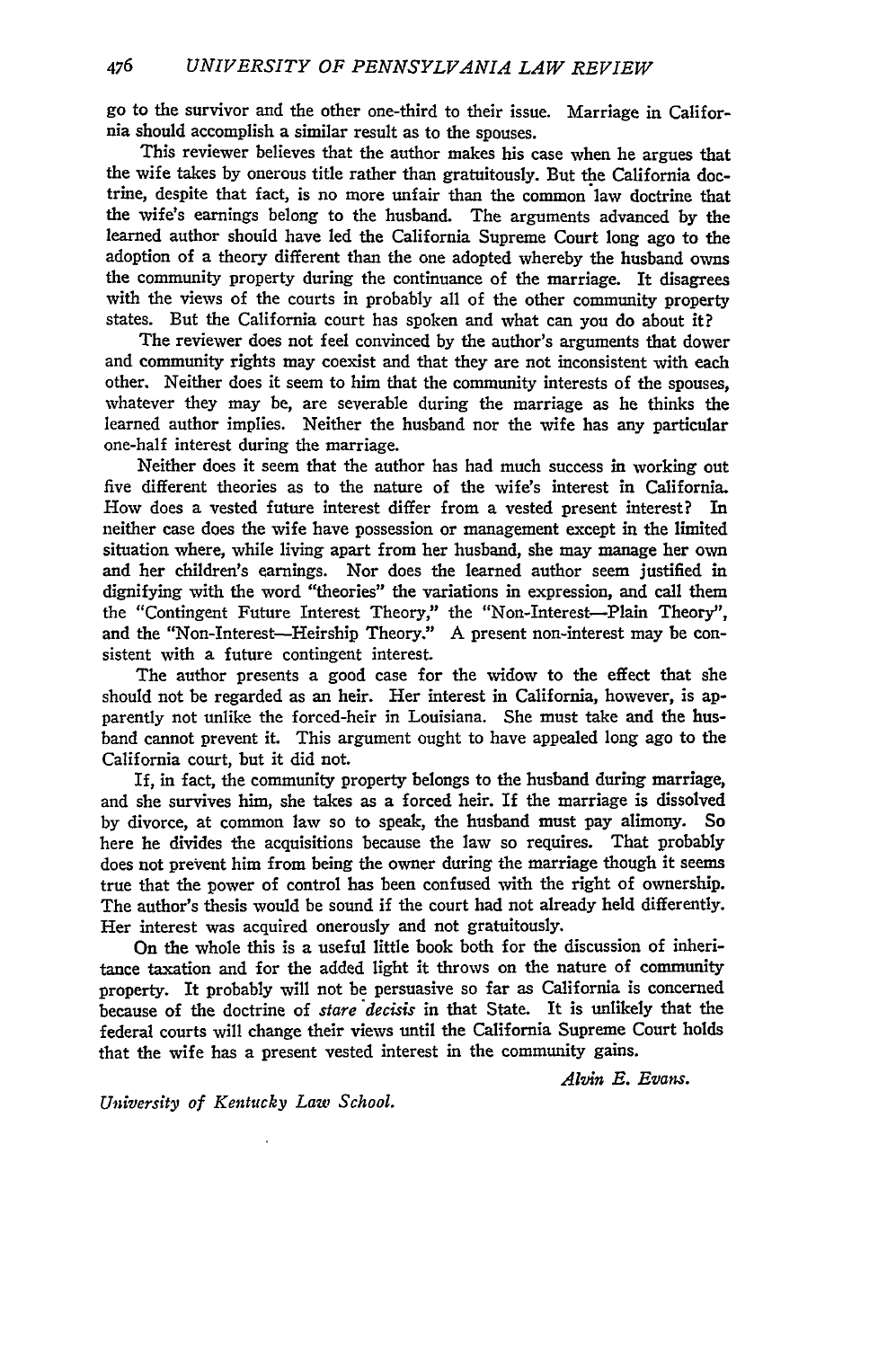**THE LAW** OF **CRImES. By** Clark and Marshall. **3d Ed. by** Judson **A.** Crane. Callaghan & Co., Chicago, **x9"27. Pp.** lxix, 794.

This work was originally published in two volumes in **19oo. A** second edition in one volume **by** H. B. Lazell appeared in **19o5.** The purpose of the present editor is to bring the second edition down to date. Some changes are indicated generally in the preface to this edition but to discover them in the text requires a comparison of the editions as no method of indicating changes is used.

The plan of the book is to deal first with the problems common to crimes generally and then take up the treatment of the specific offenses. The concluding chapter deals with jurisdiction.

The cases in the notes are arranged alphabetically **by** states and parallel citations are given including citations to the first edition of Beale's Cases on Criminal Law and the second edition of Mikell's Cases on Criminal Law.

The classification of crimes in the original edition was based on Blackstone and divided crimes into those against individuals, property and habitation, and those especially affecting the commonwealth. In the present edition the classification has been made according to the interest immediately involved. Crimes against individuals are classified as to those against the individual's interest in the integrity of his person; interest in freedom of locomotion; interest in the domestic relation, etc. The effectiveness of any classification must be measured by its purpose. No reasons are given for the changes made and since the treatment of the crimes involved follows the outline used in the old edition, one can only presume that the new classification was made because the word interest-public, social, economic, or what not-is not much in vogue.

In discussing criminal intent in statutory crimes the usual statement is made that in certain cases "criminal intent is conclusively presumed," when all that is meant is that no intent is necessary. It is to be regretted that a text-book would continue to use the "let's play like" phrase of "conclusive presumption" When the cases cited in support of it clearly state that no intent is necessary. For example, *State v. Southern Ry. Co.*, cited in § 42 n. 21, says: "If there is anything well settled **by** the decisions of this Court, it is that, wherever an act is denounced as unlawful **by** statute, the doing of that act constitutes the offense, and the intent with which the act is done is immaterial."

In going over rather full notes made in reading the book, the reviewer finds most of them merely indicate a desire for fuller treatment. For instance, insanity is given a conventional treatment without much consideration of the adequacy of the tests used or whether they agree with modern medical knowledge. The treatment of consent is meager with no discussion of whether it is looked on subjectively or objectively. There is very little discussiqn of the nature of possession, whether it has any mental characteristics and whether custody can thus be logically distinguished from possession.

The physical make-up and printing are good. There are some errors in proof-reading which, however, is not unusual. In several places one note refers to another **by** number and the reference number will be the one used in the earlier edition; since the note numbers in the present edition have been changed,

**1122 N. C. 1052** (1898).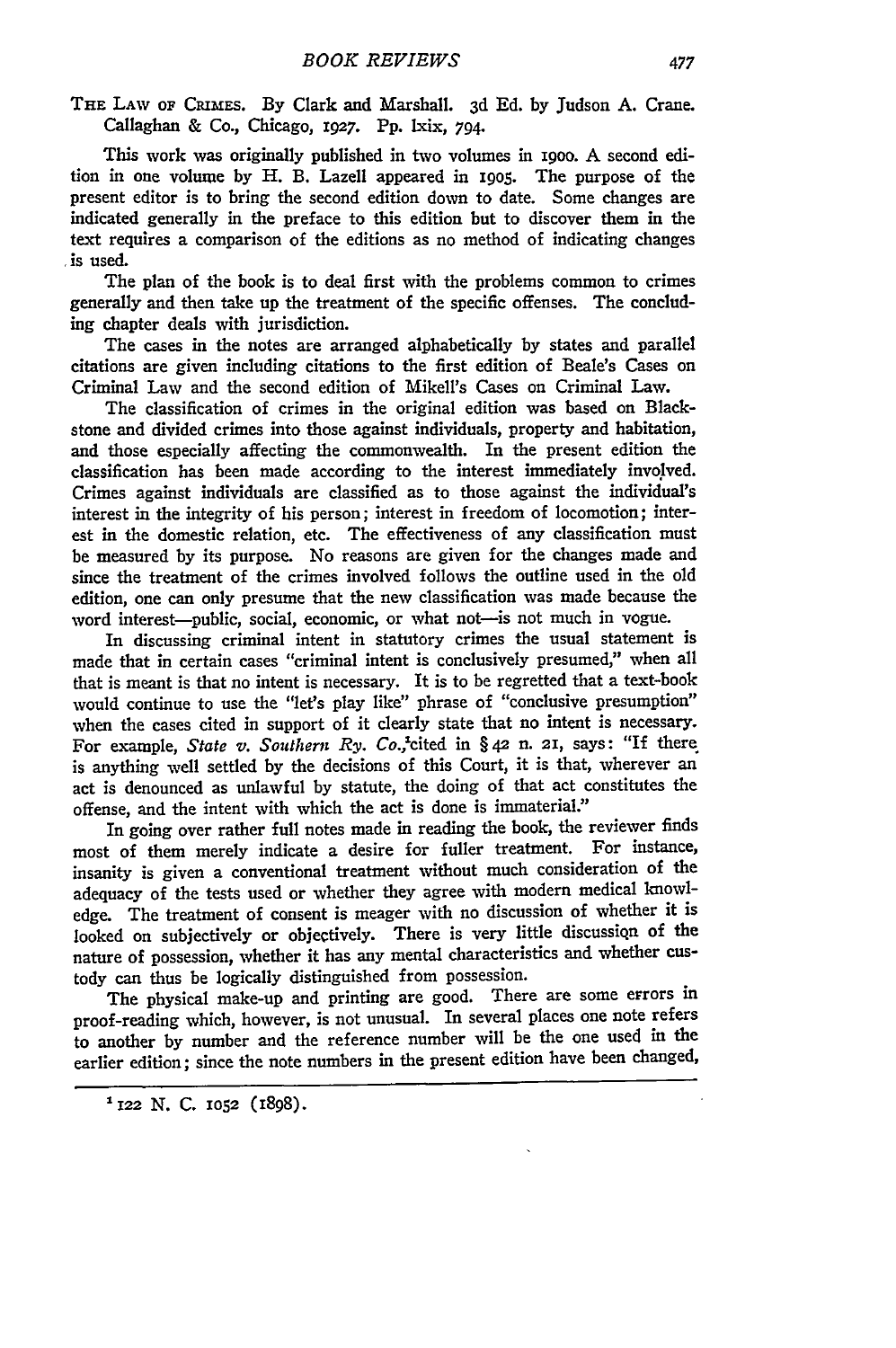the note referred to will be found to have nothing to do with the matter under discussion. For example, §359 (c) note 451, refers to note **441** *post* which should read 452; § **396** note **721,** refers to note 704 *infra* which should read **725.**

As a whole this book has an advantage over the encyclopedia since all of the matter is treated together. Any one desiring a concise statement of the law of crimes would make no mistake in purchasing this volume.

It is seldom one sits down and deliberately reads a general text on crimes from cover to cover but it is a good experience. All of the senseless technicalities and quibbles are brought home in a short space of time. One can but hope that the proposed investigation by the Legal Research Committee of the Commonwealth Fund into "the socio-psychological implications underlying criminal law **. .** . and a comparison of these concepts with the modem view in the fields of sociology, psychiatry, and psychology" will be the forerunner of a work on Criminal Law comparable to Dean Wigmore's work on Evidence.

*A. B. Cox.*

## *Tudane University Law School.*

**CASES ON BUSINESS** LAW. By Leslie **J.** Ayer. Prentice-Hall, Inc., New York, *1927.* Pp. 480.

Professor Ayer's most recent edition of his "Cases on Business Law" is a reaffirmation of his allegiance to the theory that law is taught most successfully through the case system. Not only does he hold to this belief in regard to the instruction of future members of the bar, but also in regard to the undergraduate business student. In his former contention, Professor Ayer is in accord with the theories and practices of the leading legal pedagogues and institutions of this country. In the latter, the proponents of the text and lecture systems are more numerous, and since armed with more impressive arguments, more formidable.

Although there is no occasion for entering into an extended examination of the arguments on either side of this moot point, it is interesting to consider this case-book in the light cast **by** two fundamental criticisms of the case system. Proponents of the text system admit that studying cases acquaints the future barrister with the sources of the law to which he will have occasion to refer again and again during his legal career. In addition, it necessitates clear, synthetic legal reasoning, a practice invaluable to an attorney. On the other hand, it is contended that the need of the student of business methods is a deeply imbedded and sharply defined conception of the few elementary principles of the law that the average business man is likely to utilize in his everyday commercial transactions. Texts achieve this result, while case-books, with their opposing arguments, dissenting opinions and confusing dicta, produce only a blurred and indistinct impression.

The author anticipates the objection that the purposes and needs of the law and business students differ, for he says in the preface that "It may be remarked briefly that the same law exists for both." Even his opponents would not deny the truth of such a statement while, however, pointing out that it considers the problem objectively only, that the factor of the student himself is completely ignored. **A** far stronger position is taken in the statements that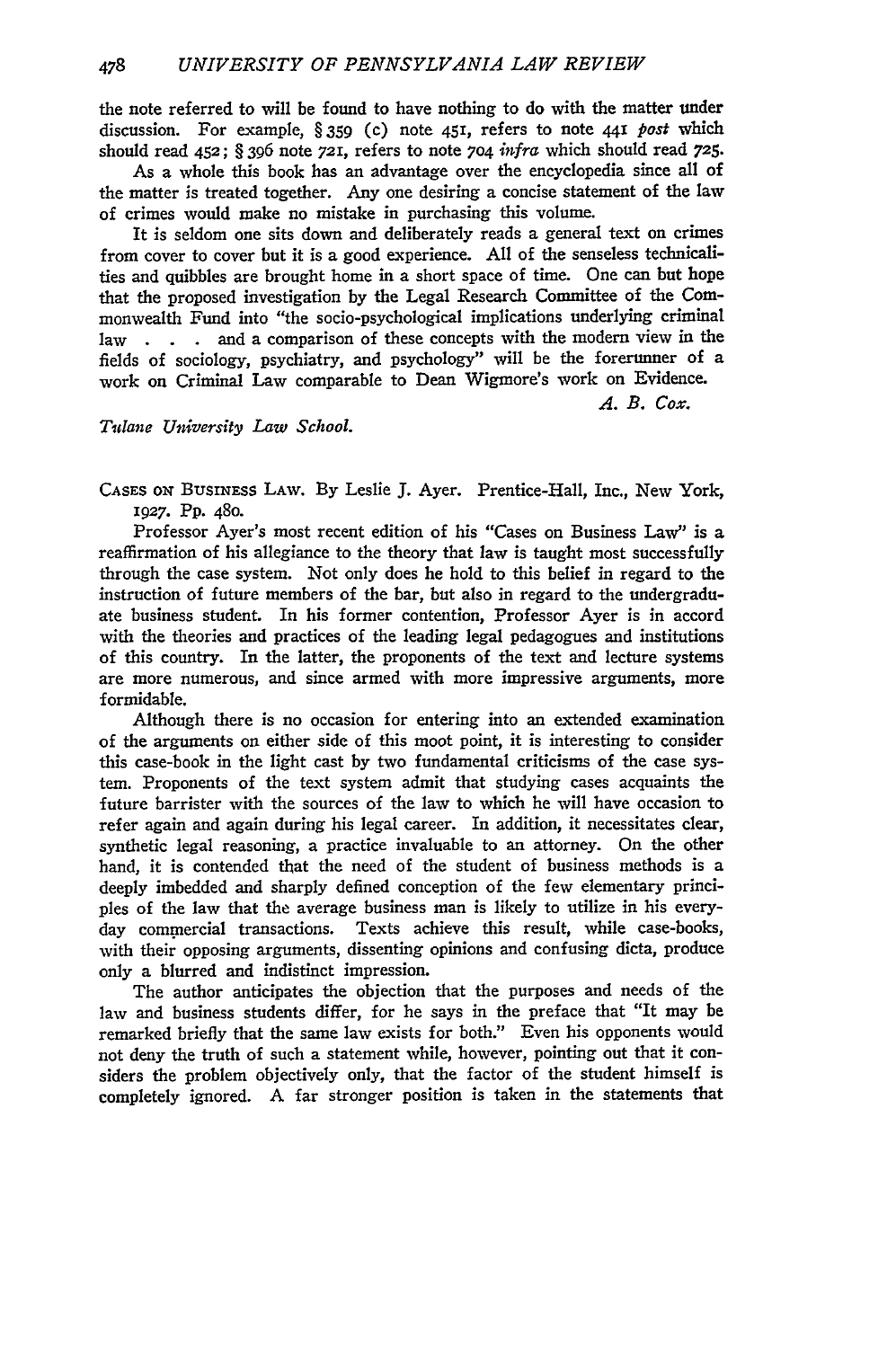the case-book "develops his (the student's) capacity for grasping and analyzing important legal problems" and that "an introductory course **. .** should be so adapted that every student in the college or university could profitably take the same." Professor Ayer seems to suggest that a primary purpose of the introductory law course is the training of the student in such legal reasoning as has been termed invaluable to the practitioner. If this be his position, has he not, by such counter-attack, when defense was expected, imposed on his adversaries a considerable task of remarshalling their arguments before they may re-enter the contest?

The second objection to the use of case-books in business law courses loses much of its force when directed at collections like the one under examination. Stated metaphorically, the dissenters contend that a text is a line drawing, so smoothly portraying the subject matter that the youngest may comprehend and say "It is a horse." The case-book, on the other hand, is a mosaic, the irregularities of which leave so much to the imagination that only one who is devoting his life to the subject, having attained the proper perspective, may discern the equine resemblance. Professor Ayer has been notably successful in selecting and shaping his cases, to the end that matter extraneous and confusing is avoided. In addition, he has placed between the cases short excerpts from texts, notes concerning sources for more extensive study, suggestive questions and hypothetical cases. As a result, the book presents to the student a pattern decidedly less difficult to follow than does the average case-book.

As is true of most books designed for introductory courses in business law, the subject-matter infringes on many other fields than the primary one-contracts. So imposing is the list of associated topics dealt with, including parts of agency, sales, negotiable instruments, property, evidence, damages, quasicontracts, torts, bankruptcy and decedents' estates, that it strongly resembles the statement of a law school curriculum. As examples of the exhaustive nature of Professor Ayer's book, a chapter has been devoted to remedies for interfer- ence with contractual relationships and nineteen pages are occupied with the parol evidence rule. Such a treatment, while eminently satisfactory from an academic point of view, would seemingly require rather drastic deletion to bring it within the temporal confines of the average undergraduate course.

*John R. Abersold.*

*Wharton School, University of Pennsylvania.*